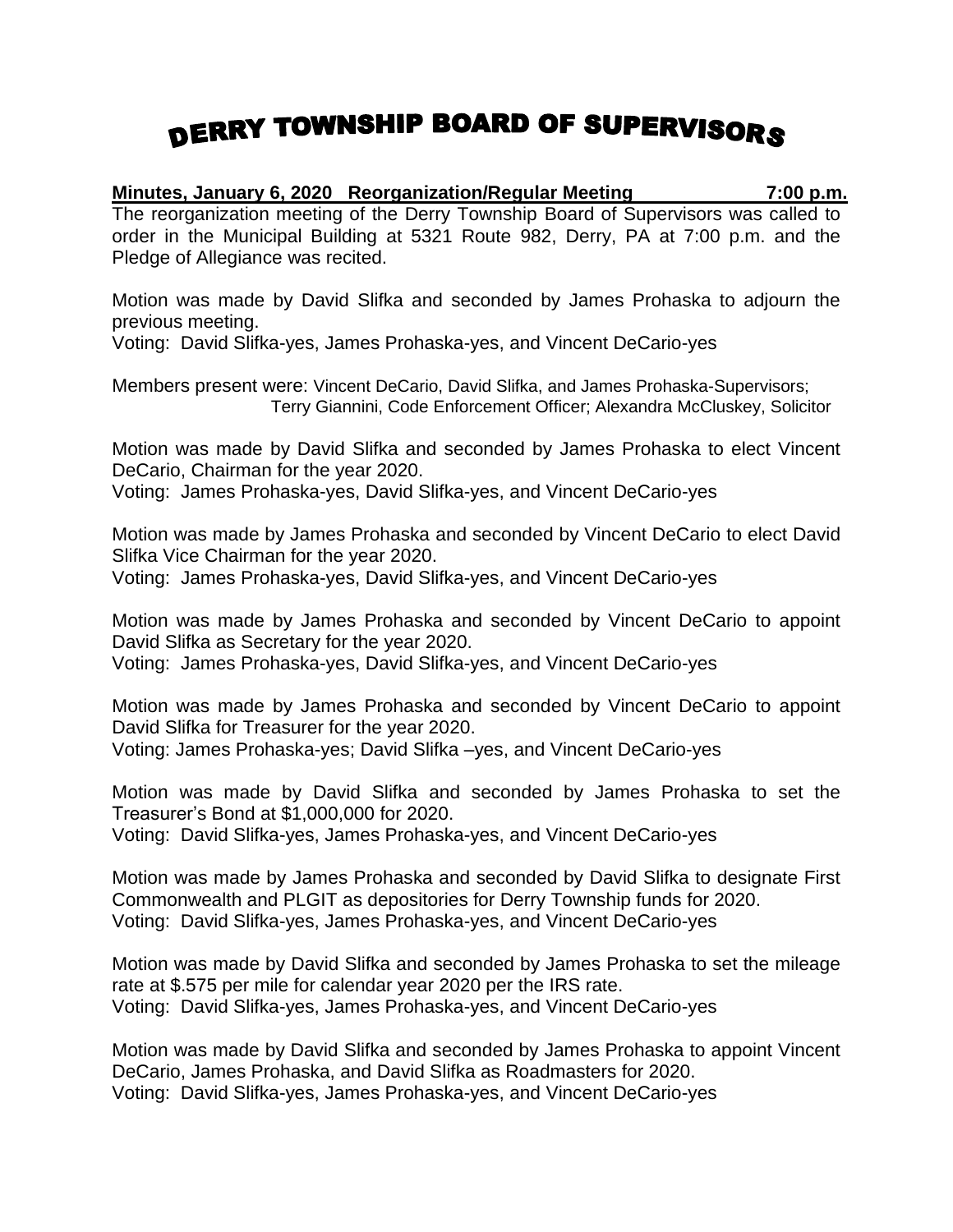Motion was made by James Prohaska and seconded by David Slifka to maintain three Road Districts as follows: District 1 - Vincent DeCario; District 2 - David Slifka, and District 3 - James Prohaska.

Voting: David Slifka-yes, James Prohaska-yes, and Vincent DeCario-yes

Motion was made by David Slifka and seconded by James Prohaska to appoint the firm of Dodaro, Matta, and Cambest as Solicitor for 2020. Voting: David Slifka-yes, James Prohaska-yes, and Vincent DeCario-yes

Motion was made by James Prohaska and seconded by David Slifka to appoint Gibson-Thomas Engineering Co., Inc. as Engineer at will for 2020. Voting: David Slifka-yes, James Prohaska-yes, and Vincent DeCario-yes

Motion was made by David Slifka and seconded by James Prohaska to appoint Emil Bove of Bove Engineering as Certified Sewage Enforcement Officer for 2020. Voting: David Slifka-yes, James Prohaska-yes, and Vincent DeCario-yes

Motion was made by James Prohaska and seconded by David Slifka to appoint Varine-Slavin for the Insurance Contract for 2020. Voting: David Slifka-yes, James Prohaska-yes, and Vincent DeCario-yes

Motion was made by David Slifka and seconded by James Prohaska to appoint Terry Giannini as Emergency Management Director for 2020. Voting: David Slifka-yes, James Prohaska-yes, and Vincent DeCario-yes

Motion was made by James Prohaska and seconded by David Slifka to appoint John Rusnock to the Vacancy Board for 2020.

Voting: David Slifka-yes, James Prohaska-yes, and Vincent DeCario-yes

Motion was made by to David Slifka and seconded by James Prohaska to appoint Patrick Dicesere to the Derry Township Municipal Authority Board for a five-year term. Voting: David Slifka-yes, James Prohaska-yes, and Vincent DeCario- yes

Motion was made by David Slifka and seconded by James Prohaska to appoint Mark Piantine as Derry Township Fire Chief for 2020.

Voting: David Slifka-yes, James Prohaska-yes, and Vincent DeCario-yes

Motion was made by David Slifka and seconded by James Prohaska to hold meetings on the first Tuesday of each month for 2020 with the exception of Wednesday, May 6 due to PSATS Conference and Wednesday, November 4 due to Election Day on Tuesday, November 3. These meetings will be held at 7 p.m. in the Derry Township Municipal Building, 5321 Route 982, Derry, PA 15627.

Voting: David Slifka-yes, James Prohaska-yes, and Vincent DeCario-yes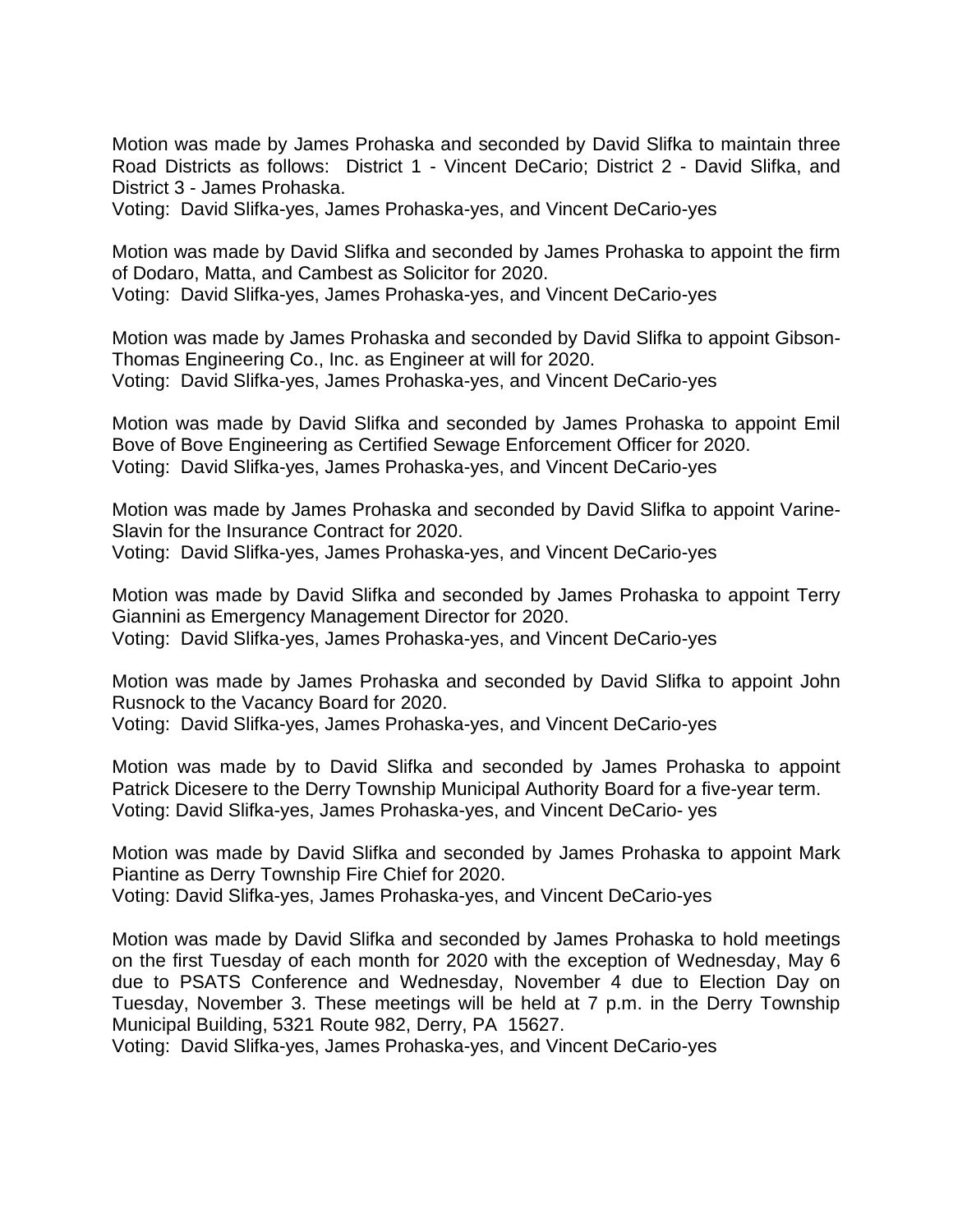Motion was made by James Prohaska and seconded by David Slifka to approve the Board of Supervisors attendance at the 98th Annual State Convention of the Pennsylvania Association of Township Supervisors to be held May 3-6, 2020 with the voting delegate to be the Chairman or Vice Chairman. Supervisors will be paid their normal wages and expenses that include room, meals, and travel.

Voting: David Slifka-yes, James Prohaska-yes, and Vincent DeCario-yes

Motion was made by David Slifka and seconded by James Prohaska to continue all policies and procedures, millage, fire hydrant and street light taxes at 2019 levels:

| <b>Real Estate Tax</b>        |   | 3 mills                          |
|-------------------------------|---|----------------------------------|
| Earned Income Tax             |   | $1\% = 50\%$ to Township         |
|                               |   | 50% to School District           |
| Amusement Tax                 |   | 5% - Price of Admission          |
| <b>Municipal Lien Letters</b> |   | \$25                             |
| <b>Street Light Tax</b>       |   | Flat Rate: \$20 occupied parcels |
|                               |   | \$10 vacant parcels              |
| Fire Hydrant                  |   | Flat Rate: \$6                   |
| <b>Driveway Permits</b>       |   | \$25                             |
| Road Bonding                  | - | \$12,500 per mile                |
| <b>Solicitation Permits</b>   | - | \$50 per month                   |
|                               |   |                                  |

Voting: David Slifka-yes, James Prohaska-yes, and Vincent DeCario-yes

Motion was made by David Slifka and seconded by James Prohaska to adjourn the reorganization meeting and start the regular meeting.

Voting: David Slifka-yes, James Prohaska-yes, and Vincent DeCario-yes

## Announcements:

Christmas Tree Recycling – residents to drop off trees by the fence where posted. Residents instructed to remove vehicles and basketball hoops from roads during the winter to allow snow plows to get through. Also, requested residents not to throw snow on Township Road Right of Ways.

The meeting was opened to the public for comments:

No public comments.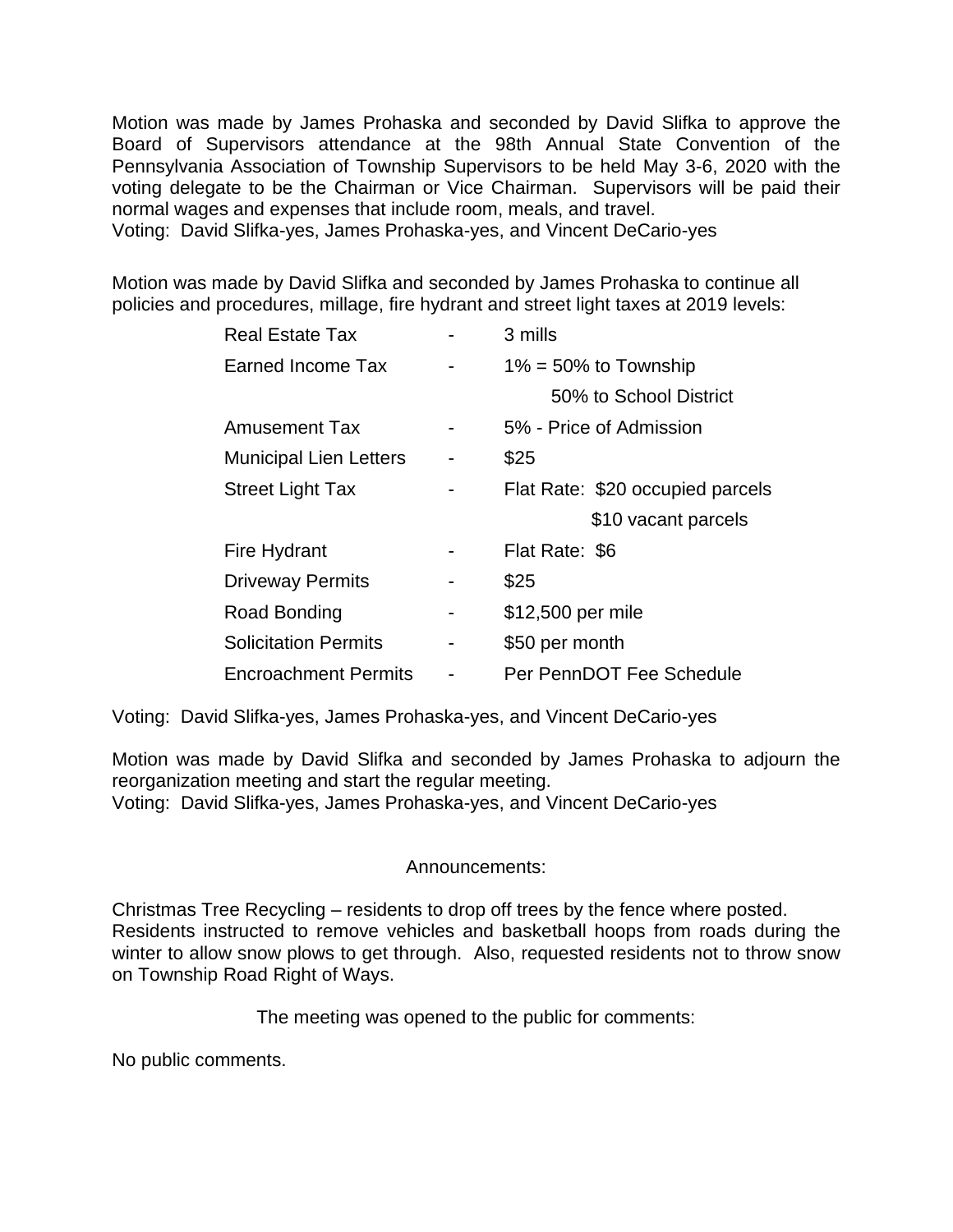Motion was made by James Prohaska and seconded by David Slifka to approve Minutes of December 3, 2019.

Voting: David Slifka-yes, James Prohaska-yes, and Vincent DeCario-yes

Motion was made by David Slifka and seconded by James Prohaska to approve the payroll of December 12 and 26, 2019 for payment. Voting: David Slifka-yes, James Prohaska-yes, and Vincent DeCario-yes

Motion was made by James Prohaska and seconded by David Slifka to approve the bills of December 11, 20 and 30, 2019 for payment. Voting: David Slifka-yes, James Prohaska-yes, and Vincent DeCario-yes

Motion was made by David Slifka and seconded by James Prohaska to approve the Treasurer's Report for December 2019.

Voting: David Slifka-yes, James Prohaska-yes, and Vincent DeCario-yes

Motion was made by James Prohaska and seconded by David Slifka to approve Resolution No. 587-2019 retroactive to December 12, 2019 for Plan Revision for New Land Development for Peach Hollow Sanitary Sewer Extension.

Voting: David Slifka-yes, James Prohaska-yes, and Vincent DeCario-yes

Motion was made by David Slifka and seconded by James Prohaska to approve Resolution No. 588-2020 for supporting the implementation of *Reimagining Our Westmoreland* Plan.

Voting: David Slifka-yes, James Prohaska-yes, and Vincent DeCario-yes

Motion was made by James Prohaska and seconded by David Slifka to approve Resolution No. 589-2020 to amend the Road Variance on Township Road T703 (Derry Lane) from 20 feet to 5 feet to comply with DEP Regulations.

Voting: David Slifka-yes, James Prohaska-yes, and Vincent DeCario-yes

Motion was made by David Slifka and seconded by James Prohaska to approve the Richardson Subdivision off Traction Avenue contingent upon the approval of the Westmoreland County Department of Planning:

Approval of this plan does not constitute acceptance of the streets as dedicated and laid out on said plan until they are developed to the Township's specifications at which time formal written notice of acceptance of dedication will be delivered by the Derry Township Board of Supervisors to the developer.

Voting: David Slifka-yes, James Prohaska-yes, and Vincent DeCario-yes

Motion was made by James Prohaska and seconded by David Slifka to approve the Culyba-Thomas Subdivision on Sunview Circle contingent upon the approval of the Westmoreland County Department of Planning: